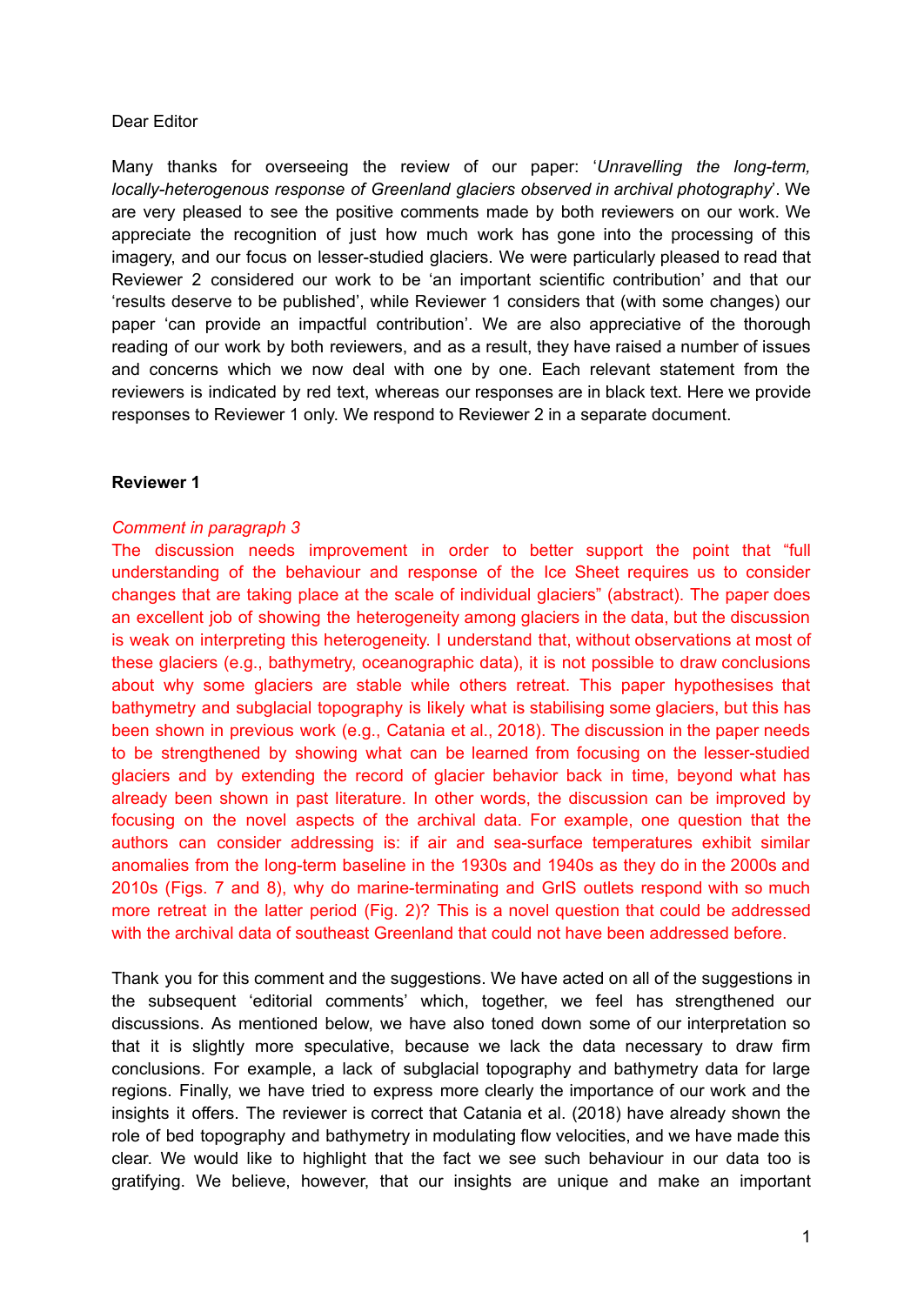contribution because firstly we are working in Eastern Greenland (in a previously unstudied area) and we are exploring unstudied and overlooked smaller glaciers. Secondly, we demonstrate the ability of archival imagery to extend the record over which we are able to draw such conclusions - in fact, we triple the duration of such a study, which we believe to be an important step. In answer to the question the reviewer poses, we believe that the increase in retreat in the latter period, despite air and SST temperatures being similar to the earlier period, is a demonstration of just how important bed topography is - i.e. it has the ability to reveal very different retreat behaviour, through modulation of the role of air and sea surface temperatures.

### *General comment 1*

One of the conclusions of the study is that it is important to study glacier-to-glacier heterogeneity in order to get a full understanding of the behavior and response of the ice sheet. While I agree with this sentiment, I feel that this paper frames past work incorrectly. For example, lines 478-480 state that "there has been a temptation in the past to differentiate between regions." I disagree that past work that focused on regional aggregations of glacier behavior did so simply because it was tempting to do this. The goal of grouping regionally is to understand whether there are broad patterns to glacier behavior and their response to external forcing. And, while there have been previous studies that have grouped glaciers regionally, there are also studies that have shown significant heterogeneity between neighboring glaciers (e.g., Bjørk et al., 2012; Carr et al., 2017). I have two suggestions: a. Change the wording throughout the manuscript to more accurately state that the goals of the past regional studies was to investigate broad-scale patterns, while this present study focuses on glacier-to-glacier heterogeneity. OR b. Add to the introduction an overview of past studies that have looked at glacier-to-glacier heterogeneity, explain what they had found, and then go on to describe how this present study builds on that previous work.

Many thanks for this insightful and well-explained concern. The reviewer makes an excellent point, and highlights the fact that it was not clear that we are interested here in glacier-to-glacier heterogeneity. We definitely did not mean to imply that regional aggregation of glaciers was done just because it was tempting to do so (i.e. without any other scientific reason). However, we recognise that this is not clear from our work. As a result, we have modified the manuscript to follow the first of the two alternative suggestions made - i.e. to make it clear that the goals of past regional studies was to investigate broad-scale patterns, while our work focuses on glacier-to-glacier heterogeneity. As a consequence, we make several modifications:

- At the end of paragraph 1 in our 'Study area' section, we state: 'Dividing the ice sheet into discrete regions like this has proved to be a powerful approach for exploring broad-scale patterns.'
- We also modify a key statement in the final paragraph of the conclusions so that it now reads: 'In the past, regional investigations across the Greenland Ice Sheet have been key (e.g. Mouginot et al., 2019, King et al., 2020). This has been important for exploring broad scale regional behaviour and responses. However, our work here, in which we have focused on glacier-to-glacier heterogeneity, shows that within regions there is great complexity, with even adjacent glaciers behaving very differently.'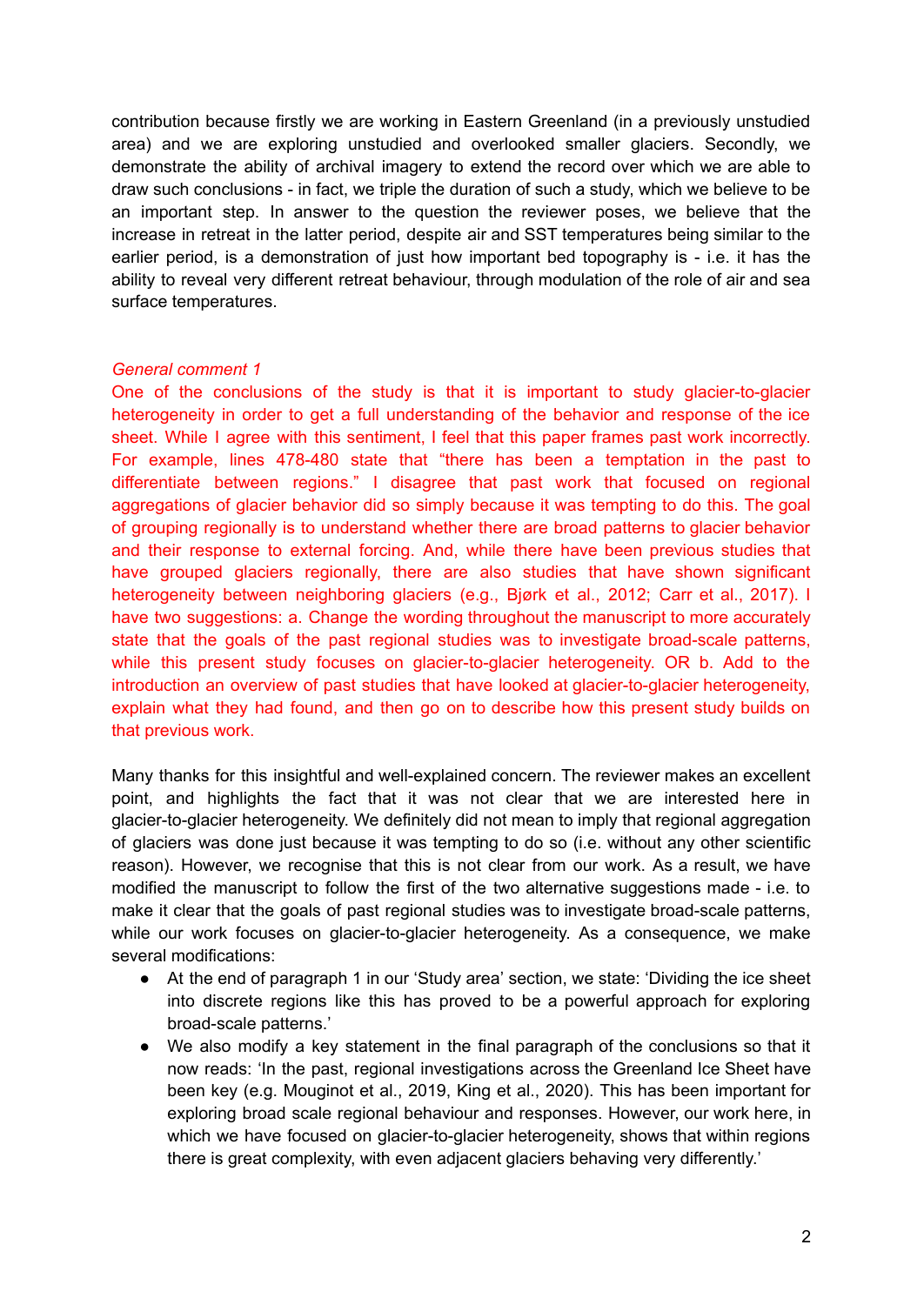#### *General comment 2*

An estimate of observation errors for SST and SMB should be added to the manuscript. Currently, Figures 7, 8, and 9 show the standard deviation of the data around the mean (gray shading) but this does not take into account errors in each individual measurement. I appreciate that it is difficult to assess the errors on these data but, at the very least, a rough estimate should be incorporated such that the gray shading includes both the scatter in the measurements and the errors on the measurements themselves.

We appreciate the request and agree that the SMB and SST datasets we used are not described in detail. However, due to the way that these datasets were produced, it's not clear that a meaningful "observation error" can be provided. The two datasets were created by other scholars that we cite (see below). Their lengthy papers give many details about the raw temperature datasets used, sources and magnitudes of error and their mitigation. To summarise those papers: SMB modelling is based on various datasets covering the time period; temperature datasets span from classical, analoge methodological stations to automated to various satellite based measurement techniques. During modelling, those data sets are combined and, where possible, they are cross validated. They can be, and are often, used for validation of steps of modelling. Due to this, it is not the raw data that is used for final models but data adjusted in the way that it would remove obvious errors at least in overlapping data sets. If the reason for systematic error occurrence is known (for example for satellite data - sunspot activity periods) the whole data set, not only the overlapping part, can be adjusted. This is why it would be hard to estimate individual observation errors. The original data sets might have their errors, for example, derived from device sensitivity, but after cross validation and removing of various systematic errors, this information is no longer valid for a combined data set. Due to all this, various other statistical methods are being used for error analysis like RMSE as it is described in detail in Box et al. (2009) and Rayner et al. (2003). A good example is Box and Colgan (2013) when, in order to analyse their 1840-2010 SMB results, they used the Monte Carlo method to analyse the marine ice loss parameter used. They found that before 1991 (a point in time when a new mass balance data set was introduced) their uncertainty increases linearly and, after 1991, it is constant. Keeping in mind that we have included a level of variation (standard deviation) in our plots in order to incorporate any lag or variability in time (and space), it is envisaged that any error in 'observation' would be relatively insignificant. We will add explanations along these lines to the revised version of the paper.

- Rayner, N. A., Parker, D. E., Horton, E. B., Folland, C. K., Alexander, L. V., Rowell, D. P., Kent, E. C., and Kaplan, A.: Global analyses of sea surface temperature, sea ice, and night marine air temperature since the late nineteenth century, Journal of Geophysical Research: Atmospheres, 108, https://doi.org/https://doi.org/10.1029/2002JD002670, 2003
- Box, J., Yang, L., Bromwich, D., and Bai, L.-S.: Greenland Ice Sheet Surface Air Temperature Variability: 1840–2007, Journal of Climate J CLIMATE, 22, 4029–4049, https://doi.org/10.1175/2009JCLI2816.1, 2009
- Box, J. E. and Colgan, W.: Greenland Ice Sheet Mass Balance Reconstruction. Part III: Marine Ice Loss and Total Mass Balance (1840–2010), Journal of Climate, 26, 6990 – 7002, https://doi.org/10.1175/JCLI-D-12-00546.1, 2013.
- Wake, L., Huybrechts, P., Box, J., Hanna, E., Janssens, I., and Milne, G.: Surface mass-balance changes of the Greenland ice sheet since 1866, Annals of Glaciology, 50, 178–184, https://doi.org/10.3189/172756409787769636, 2009.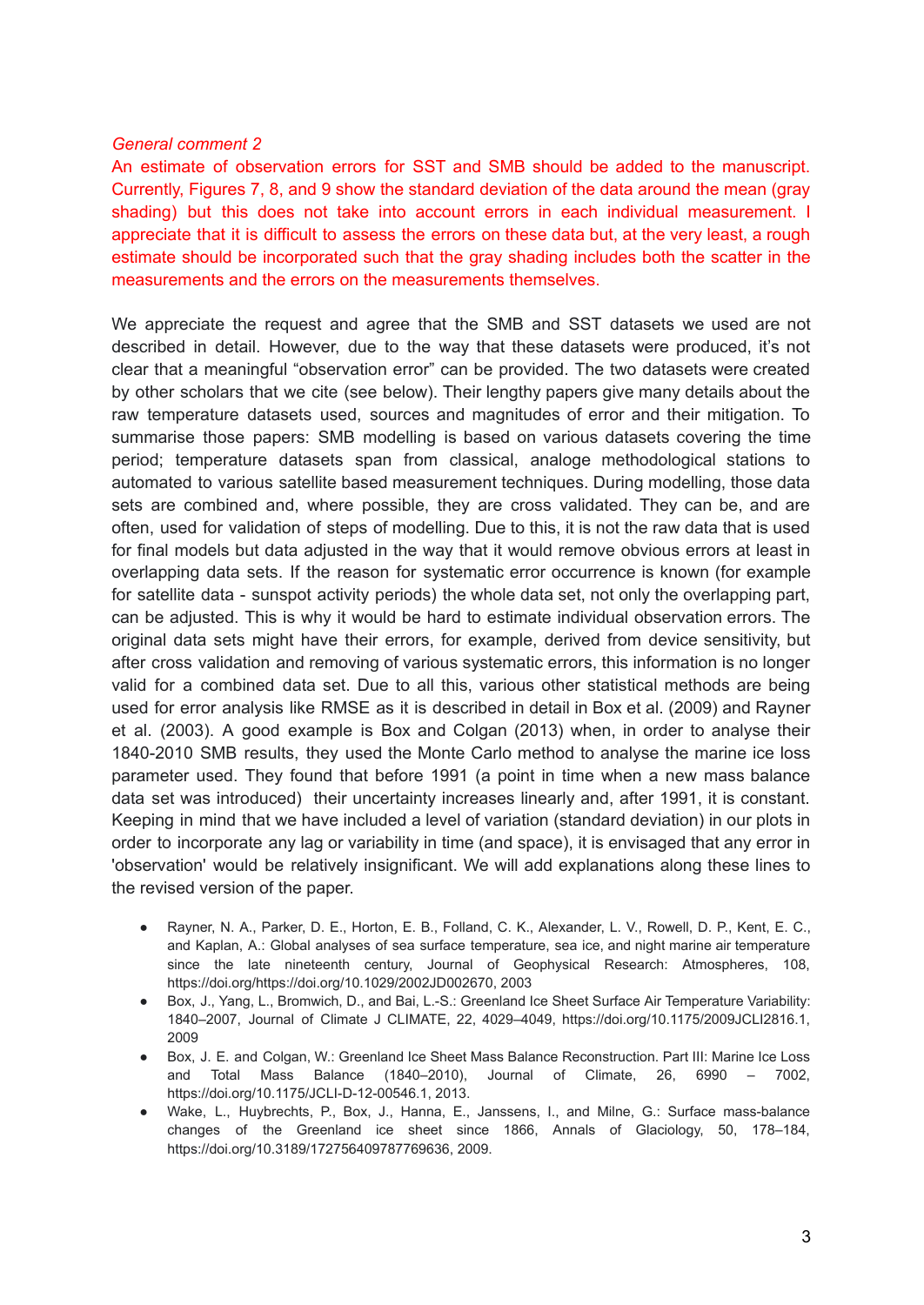● Hanna, E., Cappelen, J., Fettweis, X., Mernild, S. H., Mote, T. L., Mottram, R., Steffen, K., Ballinger, T. J., and Hall, R. J.: Greenland surface air temperature changes from 1981 to 2019 and implications for ice-sheet melt and mass-balance change, International Journal of Climatology, 41, E1336–E1352, https://doi.org/https://doi.org/10.1002/joc.6771, 2021.

# *General comment 3*

I suggest combining Figures 7, 8, and 9 into one. This would make it easier to compare air temp, SST and SMB.

This is a good suggestion. We have created a mock up of the combined figure as suggested, a copy of which can be seen below. It now makes it much easier to compare how all these variables change, and to spot similarities in behaviour. Note that the final version will be modified such that the x axis is the same for all three plots. One consequence of doing this however is that the combined figure caption would be extremely long and would no longer fit on one page along with the new figure. We therefore propose to reduce the text in the new combined caption and add a more detailed description of the figure in the text. We hope this is acceptable.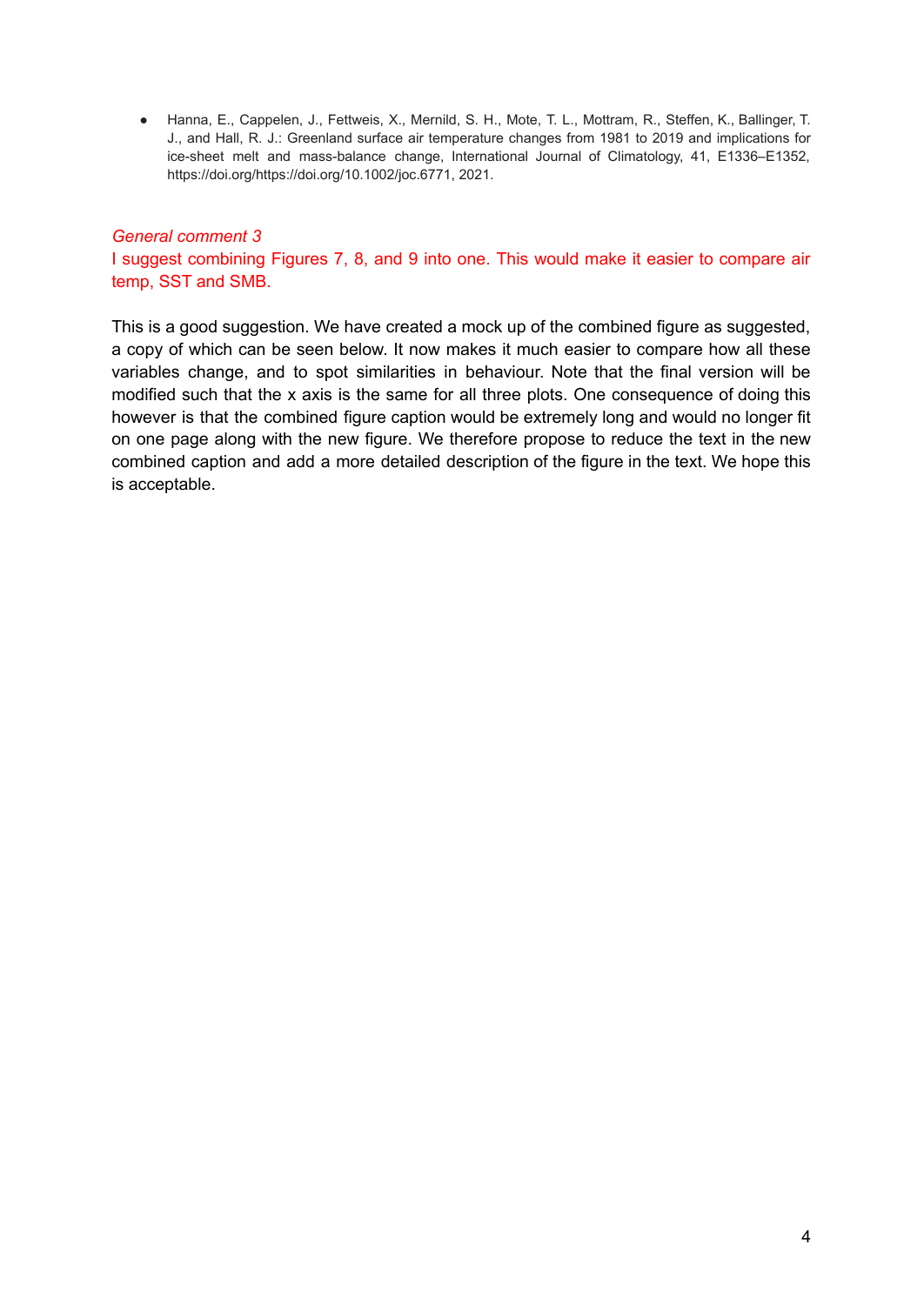

#### *General comment 4*

Some of the text in the discussion section presents results without any interpretation and the manuscript would be clearer if this text were moved to the results section. I've tried to note this in my editorial comments below but I may have missed some. I suggest the authors go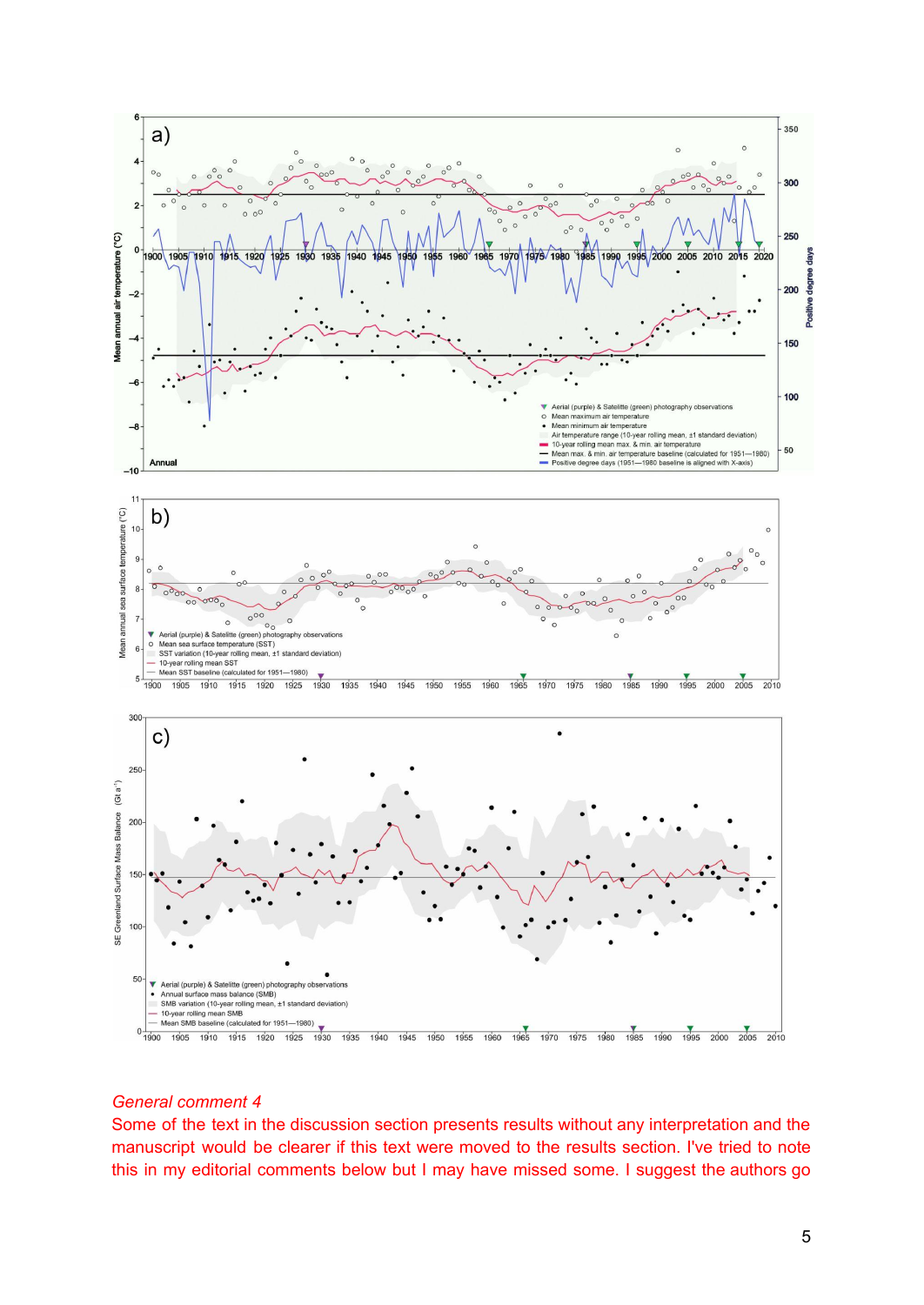through the manuscript to move any text that does not include interpretation from the discussion section to the results section.

Thank you for raising this point. We have gone through our paper to ensure that we do not do this unnecessarily. There is one exception where we believe there is some merit in retaining some of this description in the discussions. We discuss this in respect of the reviewer's editorial comment relating to lines 430-438 in the original manuscript (below).

#### *General comment 5*

In general, more explanation is needed throughout the discussion to substantiate some of the interpretation. I've noted this in editorial comments below.

By responding to all of the editorial comments below, we hope that we have now provided sufficient support for our interpretation. We have also tried to tone down some of our thinking, and make it clear that we are being somewhat speculative in our interpretation. We believe it is worth making these speculations though, as they perhaps pave the way for future important work in Greenland.

#### *General comment 6*

The interpretation of the behavior of Glacier 14 needs to be clarified. First, the text on lines 442-446 states that the bathymetry data in front of Glacier 14 shows that the stable portion of the terminus is located where the bed is deeper. Although the bed may be deeper in front of the terminus, the data doesn't show what the topography is just upstream of the terminus. There could potentially be a steep ridge there and the bathymetry data that's available does show a shallowing towards the terminus. Second, the text on lines 446-449 goes on state that the observed stability is in opposition to the fact that calving rates tend to be higher for termini in deeper water. This is slightly confusing because terminus stability arises from stable calving and melt rates. In other words, the calving rate can be high but as long as it doesn't increase (and melt rates don't increase), the terminus will not retreat (velocity also has to remain steady). So, it isn't the calving rate itself but changes in the calving rate that are important. Finally, this paragraph hypothesizes that the western part of this glacier is "subject to dynamically-driven mass loss" even though the terminus position is stable. This interpretation is not supported and I would like to see more explanation for why the authors think this is the case. The evidence presented is that the western portion has faster ice flow and is grounded in deeper water (although I question this) but I don't see why this leads to the claim that this glacier is dynamically losing mass.

Thank you for these insights. We have now added some text to suggest that there may well be a shallowing in the bathymetry and thus a ridge which pins the westernmost outlet of Glacier 14. We hypothesise that this ridge could be pinning the glacier and thus be the explanation for apparent relative stability here. However, we do still suggest that an alternative explanation is that large amounts of mass loss are still occurring, but these are countered thanks to faster ice flow. We have also toned down our apparent confidence in our interpretation so as to be a little more speculative.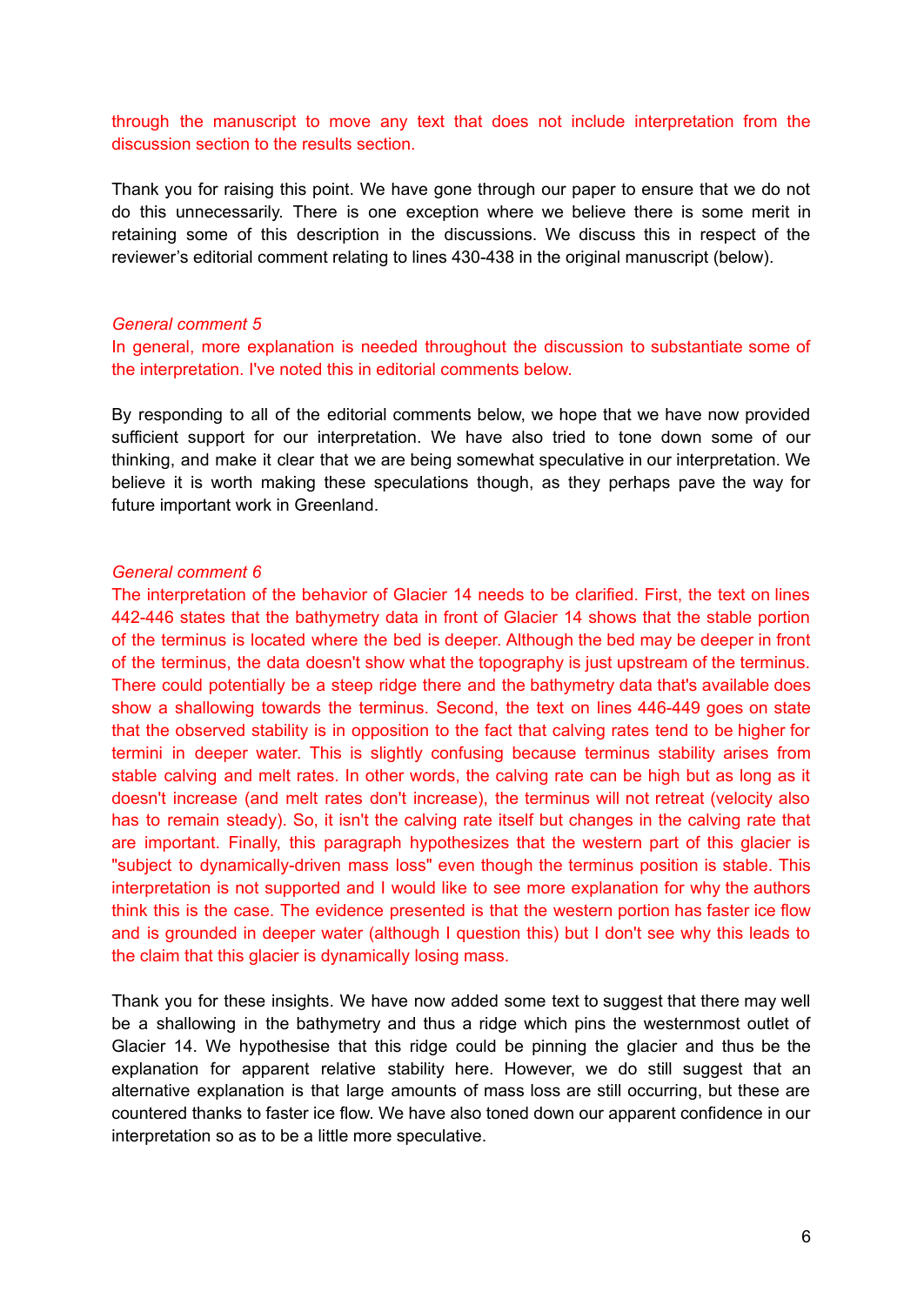#### *General comment 7*

Similar to my previous point, the text on line 455 states that Glacier 15 is undergoing "surface thinning" and is "losing the greatest amount of mass" however this is not supported. Please add justification for these claims.

Following on from the changes made and outlined above, we have removed this statement about losing the greatest amount of mass and surface thinning. Instead we comment on the fact that ice velocities are high and frontal retreat is also high. Following the thinking used in the consideration of Glacier 14, these two things together suggest that this outlet is most likely to be losing most mass.

# *General comment 8*

The data availability statement does not comply with the requirements of the journal. The journal data policy states that if the data is not made publicly accessible in a FAIR repository, an explanation needs to be provided for why this is the case (https://www.thecryosphere. net/policies/data\_policy.html). My strong recommendation is for the orthophotos from the BAARE and CORONA, as well as the derived terminus positions from all of the imagery (including those from Landsat), be placed in a FAIR repository, with a DOI obtained and referenced in the Data Availability section.

We will update the data availability statement such that it is compliant. For clarity, the source datasets are all available under their own terms. Specifically, the Corona data set has its own DOI: [Declassified](https://doi.org/10.5066/F78P5XZM) Satellite Imagery - 1 Digital Object Identifier (DOI) number: [/10.5066/F78P5XZM](https://doi.org/10.5066/F78P5XZM) and can be obtained from USGS (United States Geological Survey) via EarthExplorer - some of the images are available for free some are available at the cost of 30 US Dollars. The BAARE expedition dataset has been given to the Scott Polar Institute mostly by descendants of the original members of expeditions or other institutions that held the images and developed/undeveloped glass plates. As such they are under the protection of the Institute and can be used for scientific reasons once an agreement has been reached. To the maximum extent permissible by the terms of our access to the original source datasets, we will make the processed orthophotomaps publicly available in a FAIR repository with DOI. We will also include the data set of shape files of frontal positions between 1985-2019. All data will or is already available at PANGAEA database.

# **Editorial Comments**

#### [line 279] Change "Thss" to "This"

Correction made as suggested.

[lines 308-309] The sentence "Those outlets ... greater variability" repeats what has already been said earlier in the paragraph about marine-terminating glaciers. I suggest removing this sentence.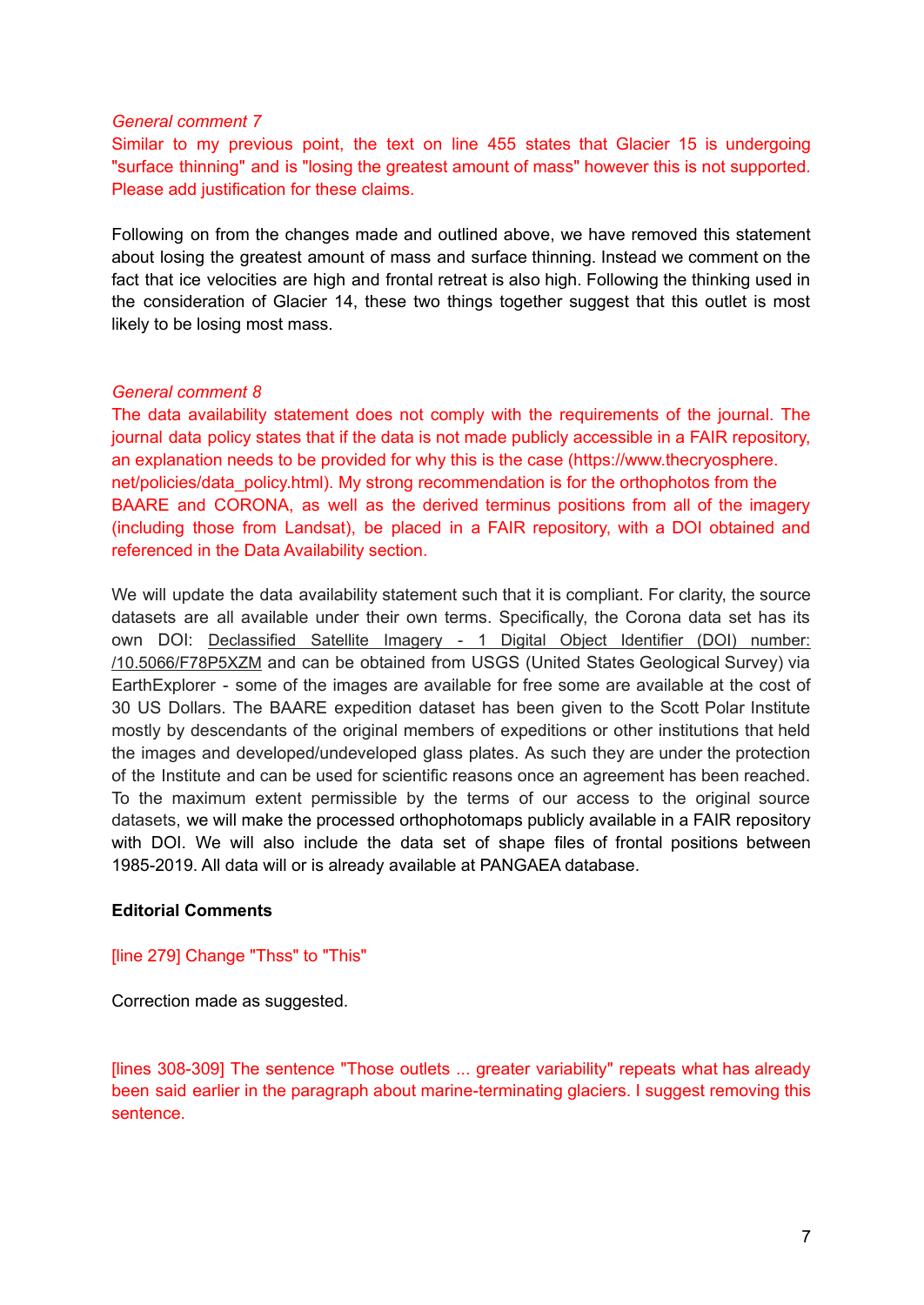We do as suggested and remove the sentence. Removing the text that mentions ocean currents, bathymetry etc also makes sense as this is more interpretative and thus not appropriate in the results section.

[lines 309-310] I suggest moving this sentence to the discussion because it does not directly describe results.

We agree (see response to previous comment). We have moved this to the discussions. However, we had some similar text already relating to this statement, but have expanded this slightly. Consequently, at the end of the penultimate paragraph of section 4.1, we now say: 'Such behaviour is well-documented (Moon and Joughin, 2008; Murray et al., 2015), and highlights that the oceans (currents, tides and bathymetry) and SST changes have a vital role in the stability of these ice masses'

# [lines 311-312] These sentences should be moved to the paragraph where Figures 2 and 3 are described.

While we understand the rationale for this suggestion, we believe there is a good reason to retain its current position. The sentences prior to this contain considerations of change and variability in our different types of study glacier. However, we also observe that some glaciers show marked stability and we feel that this is an apt way to conclude this section. On this basis, if the reviewer and editor approve, we propose to leave this sentence where it is.

[line 329] I suggest renaming this section to "Surface mass balance"

Correction made as suggested.

[line 365] I suggest changing "controllers" to "external forcings"

Correction made as suggested.

# [lines 365-371] This paragraph should be moved to the discussion. It can be combined with the existing text in Section 4.1.

Again, we understand the rationale that this paragraph appears at first sight to be more appropriate in the discussion section, we believe that there is a strong rationale for keeping its current position. This section (3.5) is a rigorous summary of how the various datasets have varied over time, and an attempt to identify co-variability or differences. We feel that such summarising is important to help draw out important relationships before launching into the discussions where we try to understand the mechanism and controls on these variables. Identifying lags (as we do in lines 365-371) is an important part of this, and we feel it would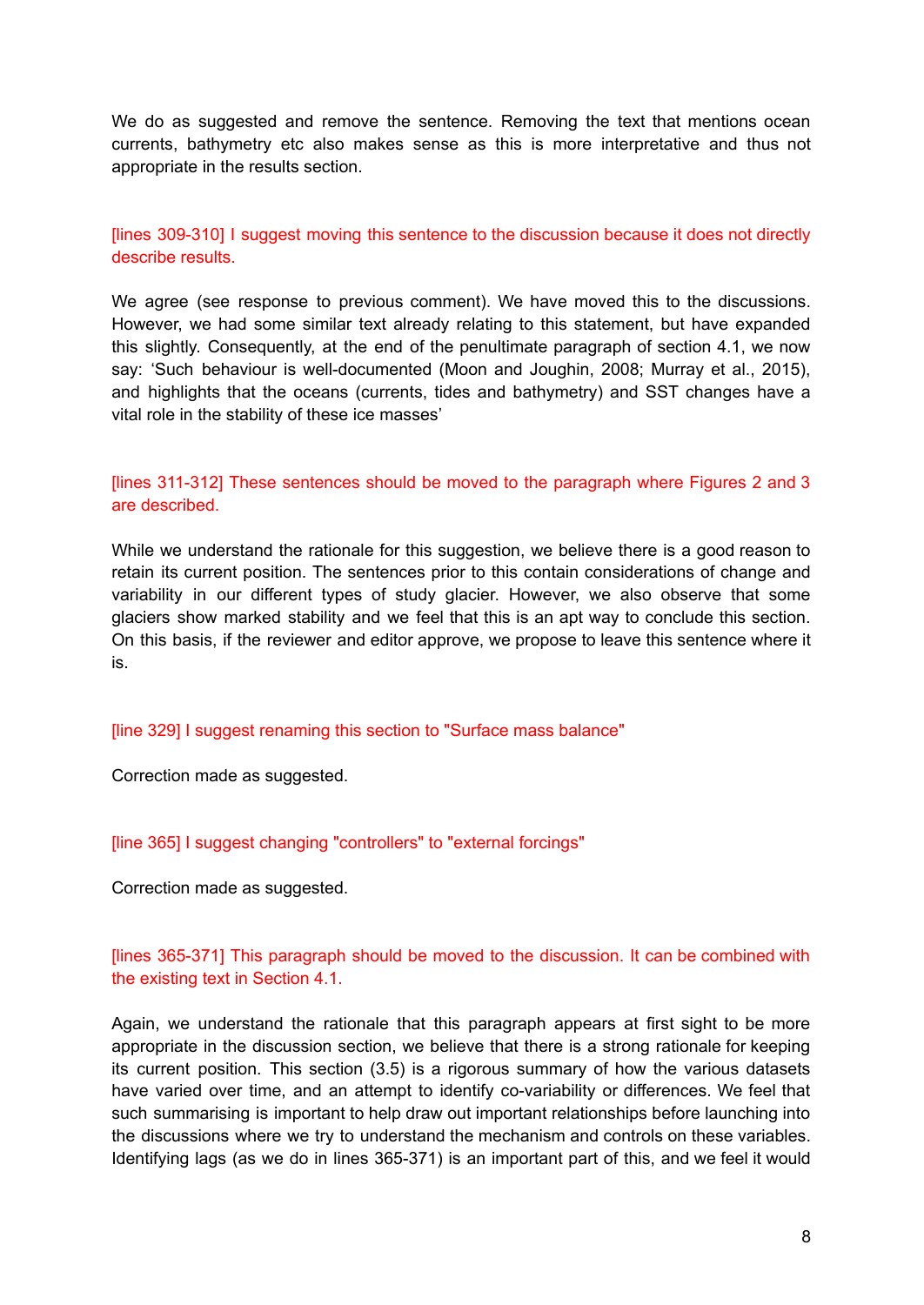be out of place to have to draw this out within the discussions rather than here in the results (and indeed in a subsection dedicated to summarising all the data).

# [lines 380-382] Please add the start and end years that define each of these periods discussed in this sentence

Suggestion made as suggested. In the first paragraph of the discussions, we have modified the text to read: 'Greater rates of retreat take place during the warmer period (approximately 1925-1964), with a more subtle slowing of this response during the cooler periods (approximately 1905-1925 and 1964-1996), and a faster retreat/collapse in the contemporary period (approximately 1996 onwards) (Hanna et al., 2012; Van den Broeke et al., 2016).'

[lines 383-384] Please add some discussion of this differences in air temperature from this study and what was shown by Hanna et al. (2021). Is this just the difference between Greenland-wide air temperature versus the trend in the southeast? Or is there a difference between the air temperature reconstructions for the same region?

There is some complexity here. Firstly, we acknowledge that our statement of increasing temperatures in the contemporary period was perhaps a little simplistic, as there is a slight flattening in recent years, which we now state very briefly in point (iv) of section 3.5. Beyond that, we believe that the interpretation of Hanna et al. (2021) is perhaps more rigorous than our own in the contemporary period. Hanna et al. (2021) state that there are compensating warming and cooling periods that together mean no significant net temperature change (we are not clear from the work of Hanna et al. (2021) whether this lack of change is from 2001 or just from 2012 - this is not clear in their work). We therefore modify our text to reduce the significance of the apparent conflict between Hanna et al. (2021) and us. We now replace:

*Interestingly, our direct observation of increasing air temperatures in the contemporary period somewhat contradicts the recent work of Hanna et al. (2021) who suggest that Greenlandic air temperature trends are generally flat since 2001. Figure 7 suggests a small but important rising temperature trend in this part of Greenland. This is particularly so in the record of minimum air temperature, which may be significant when considering the role of elevated minimum temperatures on the net amount of melt that takes place.*

with:

*Hanna et al. (2021) suggest that Greenlandic air temperature trends are generally flat since 2001. Taking this period in isolation, although there is some clear variability, it is possible that the overall trend is flat or at least subdued. However, taken as a whole, we believe that temperature trends in the contemporary period do show an overall increasing trend. This is particularly so in the record of minimum air temperature, which may be significant when considering the role of elevated minimum temperatures on the net amount of melt that takes place.*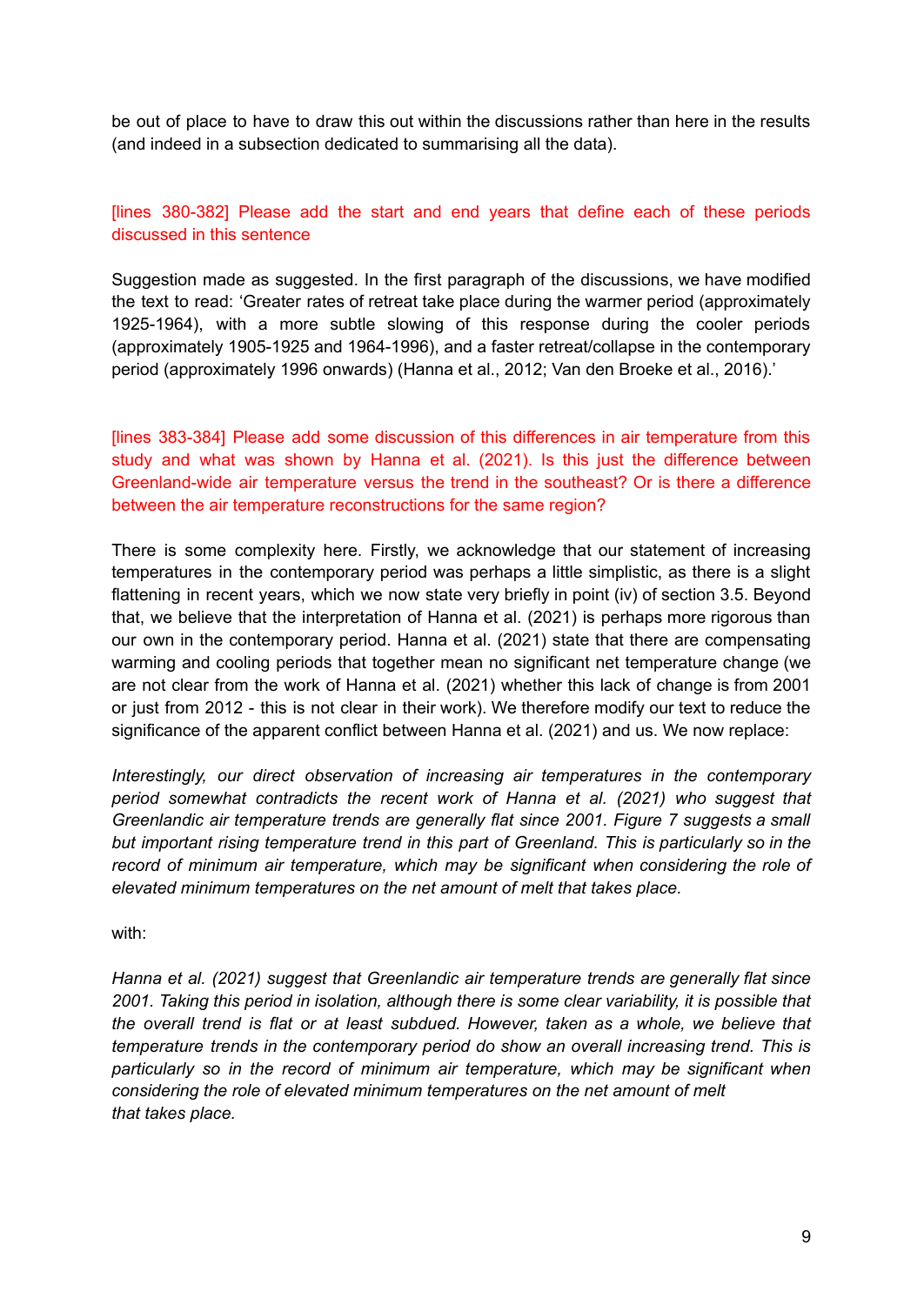[line 385] Please explain why this increase is seen as important. Was there a threshold crossed? Is it the largest observed increase in XX years? I also suggest mentioning the positive degree days in the contemporary period and discuss their behavior.

Given we have now modified this section, we no longer state that the increase is important and so do not respond further to this point. We do, however, add a small amount of material about the positive degree days. We move the passage

*'In the contemporary period, we also see warmer seas, as well as a larger increase in positive degree days.'*

…so that it is now at the end of that paragraph, and modify it so that it reads:

*'In the contemporary period, we also see warmer seas, as well as a larger increase in positive degree days. There is considerable variability from year to year in the positive degree days during this period, which perhaps reflects the compensating short term warming and cooling events referred to by Hanna et al. (2021)'.*

[lines 391-392] More discussion is needed to explain why the interpretation is that warming waters are responsible for glacier retreat, rather than rising air temperatures.

On reflection, we realise that this statement was somewhat presumptuous. We do not know that warming waters are responsible, but rather we hypothesise that warming waters may well be influential. This is because our data shows that waters have warmed, and so we feel that these must have some role, along the lines suggested by Wood et al. (2021). It is, however, correct, that we do not know this to be the case and so we rephrase the passage. It used to read:

*It is these warming waters that we believe are responsible for the retreat of many of the tidewater glaciers in our sample.*

But we now say:

*We hypothesise that the warming waters that we observe may well play an important role in the mass loss we observe.*

#### [line 400] Add the word "detail" following "more"

Correction made as suggested.

[lines 402-404] This sentence, which states that SMB is a driver of marine-terminating glacier change in recent years, seems like it contradicts the previous paragraph, which states that ocean temperature has been responsible for the retreat of these glaciers since the 1990s. I suggest combining the previous paragraph with this sentence and clarifying the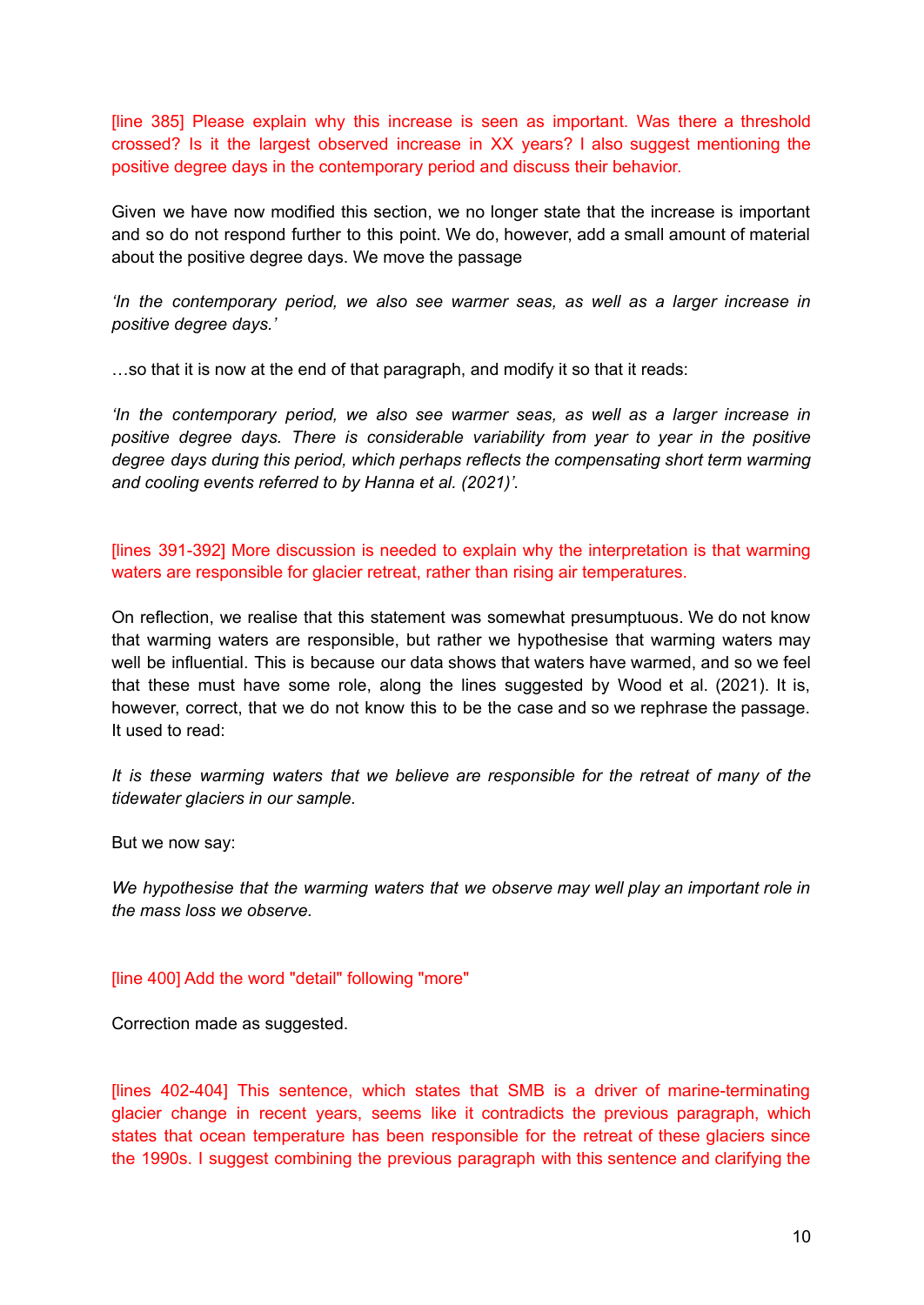interpretation of whether one or both drivers are responsible for frontal changes during various periods.

The confusion here arises from the fact that our statement that SMB has become increasingly important relates to local glaciers and land-terminating glaciers, not marine terminating glaciers. With the modification made above in which we now 'hypothesise' that warming waters are important for marine terminating glaciers, we feel that this previous paragraph and the one under discussion are no longer confusing.

#### [line 405] Remove the hyphen between "local" and "heterogeneity"

Correction made as suggested.

### [lines 430-438] This paragraph presents results rather than interpretation. I suggest moving this text from the discussion to the results section.

We agree that some of the text in this passage is quite descriptive, and thus perhaps more akin to a results section. However, we would very much like to keep this text here if the reviewer and editor approve. The reason for this is that throughout the results, we talk about the glaciers and their behaviour more generally, trying to identify shared characteristics. It is only here in the discussions that we introduce the idea of heterogeneity and variability between glaciers. As a result, it seems relevant to briefly describe the nature of the heterogeneity before attempting to explain this. If we were to move this passage to the results, we would need to introduce the idea of glacier-to-glacier heterogeneity before we had uncovered this in our data and interpretation of those data. We feel this would confuse our line of reasoning and make the text more complicated. Hence, we prefer to leave it in its current position but are happy to follow the recommendation if our rationale is not convincing.

#### [line 430] Please specify: "2-3 times more retreat" ... more than what?

We mean more than the list of glaciers that were discussed in the previous paragraph (i.e. the majority of those shown in Figures 10 and 11). We rephrase the text so that this is now clearer. We now say: 'In addition to these previously discussed outlets in which frontal change is minimal, there are three outlets that in particular show 2-3 times more retreat than these.'

### [line 453] Should "down" be changed to "due"?

We feel that either is fine, but we have corrected to 'due'.

[lines 439-441] The first sentence needs to be rephrased because I think it incorrectly presents the conclusions of Wood et al. (2021). In fact, the second sentence of this